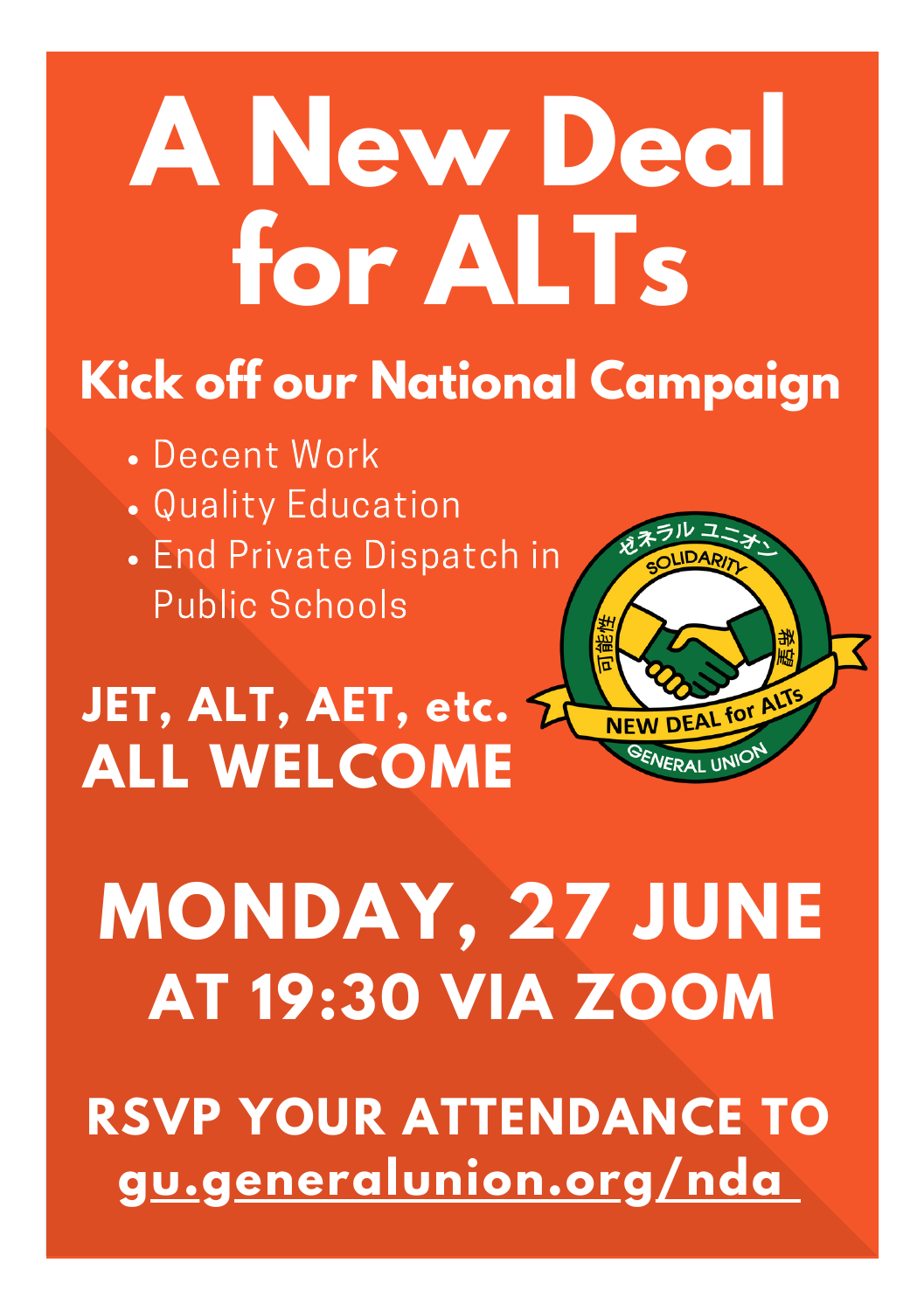Assistant Language Teachers have been in Japan since the 1970s. What began as a handful of participants on government exchange programs has become a system that employs almost 20,000 teachers in positions from kindergartens through senior high schools. These teachers serve under a dizzying variety of job titles, contract types, employers, and work conditions all over Japan.

- Private companies compete to win the lowest bid driving down salaries and standards. ALTs are left with low pay and often, no insurance.
- Changes in labor law have disadvantaged directly hired ALTs forcing them into unstable yearly contracts that must be re-interviewed for each year.
- JET Programme participants are forced out when their arbitrary contract limits expire, despite the fact that labour law changes forbid contract renewal limits.

Lack of oversight and standardization has turned the ALT field into an unorganized race to bottom as salaries remain stagnant and positions increasingly unstable. Seemingly paradoxically, this has been concurrent with rising standards in curriculum leading to increased workload and importance of language teachers.

The ALTs deserve decent work and the Japanese teachers and students deserve decent ALTs who deliver quality education.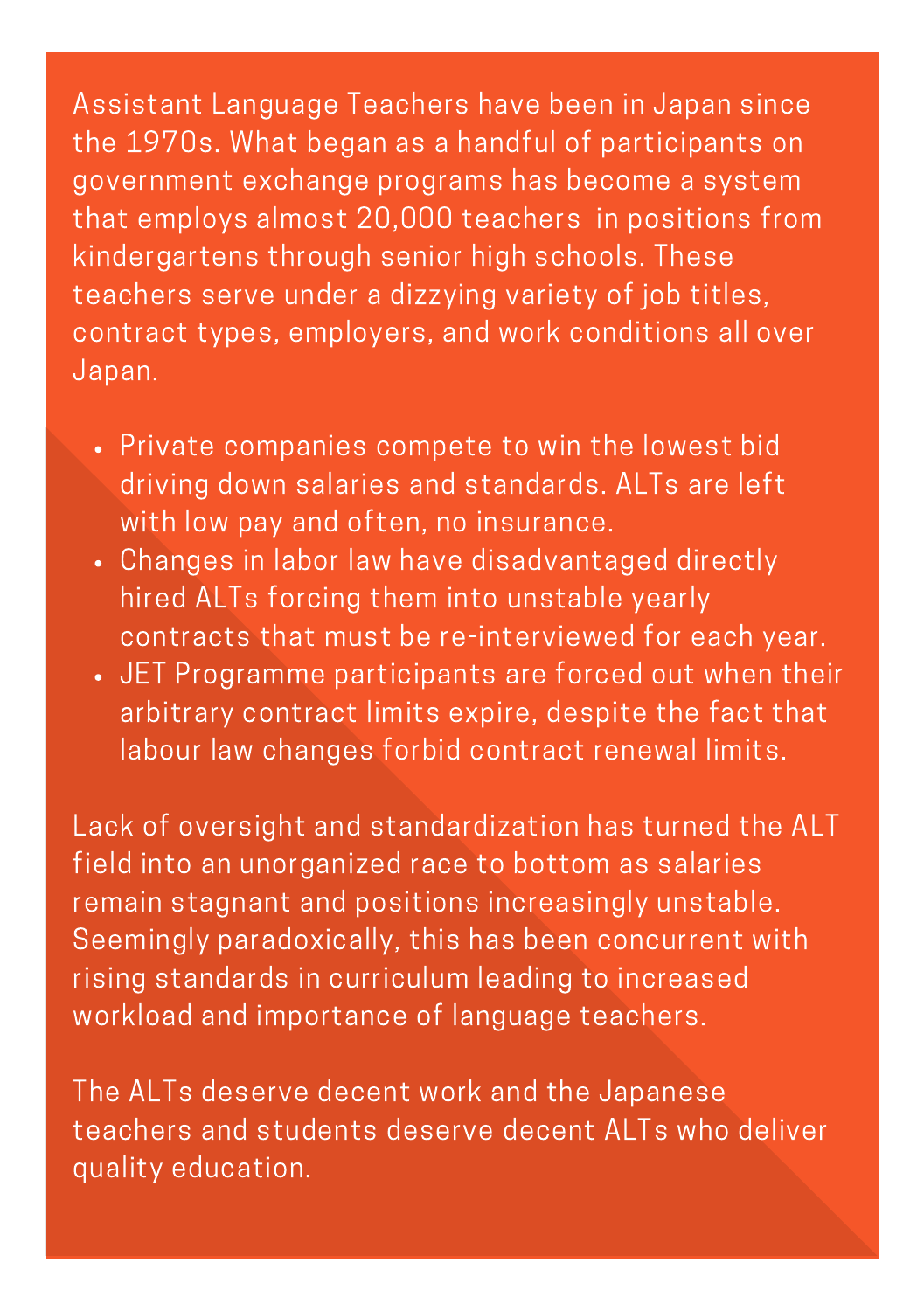### **What does decent work look like?**

- At the very least, a decent job is not in conflict with labor law and provides the mandated paid leave, employment insurance, and health and pension insurance due to all who work in Japan.
- A decent job has stability.
- A decent job provides opportunities for growth.
- A decent teaching job follows the standards of other teaching jobs
- A decent job has clear goals and expectations.
- A decent ALT job would follow labor laws, have stability, provide opportunities for growth, set clear goals and expectations, and provide benefits similar to other teaching positions.